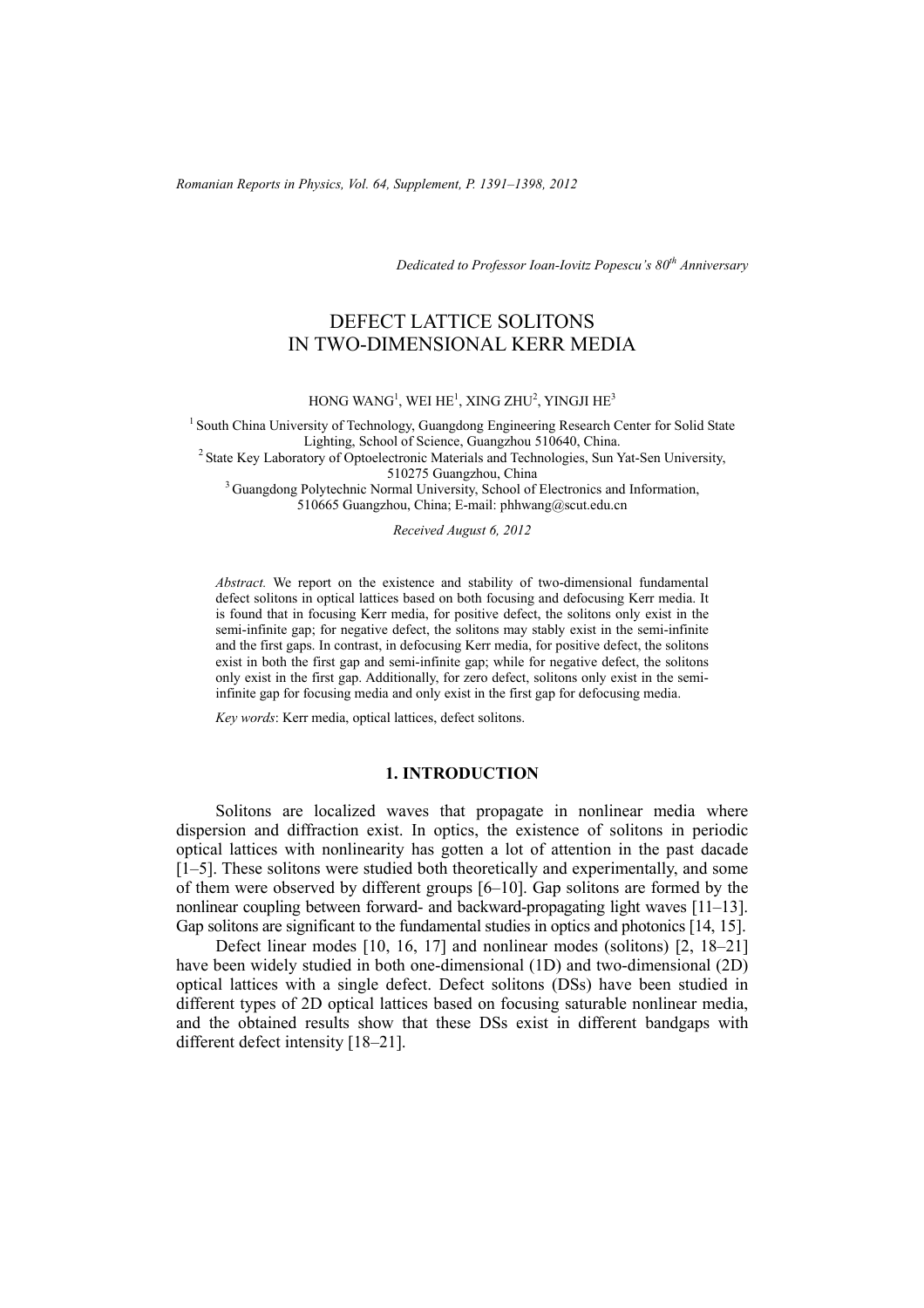In this paper, we study the DSs in two-dimensional optical lattices based on both focusing and defocusing Kerr media. In focusing Kerr media, for positive defect and zero defect (uniform lattices), the solitons only exist in the semi-infinite gap and all these solitons are stable. For negative defect, the solitons may stably exist in the semi-infinite and the first gaps. But at the edge of the band, solitons are unstable. In contrast, in defocusing Kerr media, for positive defect, the solitons exist in both the first gap and the semi-infinite gap; while for negative and zero defects, the solitons only exist in the first gap and these solitons are stable. Our results also demonstrate that the stability of DSs in the case of focusing nonlinearity obeys the Vakhitov-Kolokolov (VK) criterion, and the stability of DSs in the case of defocusing nonlinearity obeys the anti-VK criterion [22].

#### **2. THE THEORETICAL MODEL**

The optical beam propagating in the Kerr media with optical lattices is described by the following nonlinear Schrödinger equation [22–25]:

$$
i\frac{\partial U}{\partial z} + \frac{\partial^2 U}{\partial x^2} + \frac{\partial^2 U}{\partial y^2} + V(x, y)U + \gamma |U|^2 U = 0,
$$
 (1)

where  $U(x, y, z)$  is a real function representing the slowly varying amplitude of the probe beam,  $(x,y)$  are transverse axis, *z* is the propagation distance and  $\gamma = \pm 1$  ( for a focusing medium  $\gamma = 1$ , whereas for a defocusing one  $\gamma = -1$ ). Here  $V(x, y)$  is the periodic lattice potential with a single defect as described by

$$
V(x, y) = V_0 (\cos^2 x + \cos^2 y) \{1 + \varepsilon \exp[-(x^2 + y^2)^4 / 128]\},
$$
 (2)

where  $V_0$  is the depth of the optical potential and  $\varepsilon$  is the defect intensity. When  $\epsilon > 0$ , it represents a positive defect,  $\epsilon = 0$  represents a uniform lattice without defect, whereas  $\epsilon < 0$  represents a negative defect. The positive and negative defects are respectively attractive and repulsive as concerned the interaction of solitons with them. In this work, we set  $V_0 = 6$  [24, 25]. The intensity distribution of lattice potential with negative defect ( $\varepsilon = -0.2$ ) and positive defect ( $\varepsilon = 0.2$ ) are shown in Figs. 1a and 1b, respectively.

In order to get the bandgap structure, we can write  $U(x, y, z)$  as,  $U(x,y,z)=u(x,y)exp[i(k_xx+k_yy)+i\mu z]$ , where  $u(x,y)$  is a periodic function with the same periodicity of the lattices,  $\mu$  is the real propagation constant,  $k_x$  and  $k_y$  are wave numbers in the first Brillouin zone. By substituting it into Eq. 1) and using the plane wave expansion method [26] we can obtain the semi-infinite gap as  $\mu$  > 7.88, the first gap as 4.78 ≤  $\mu$  ≤ 7.46, and the second gap as 2.19 ≤  $\mu$  ≤ 2.91. As indicated in Fig. 1c, there are only three gaps in our optical structure.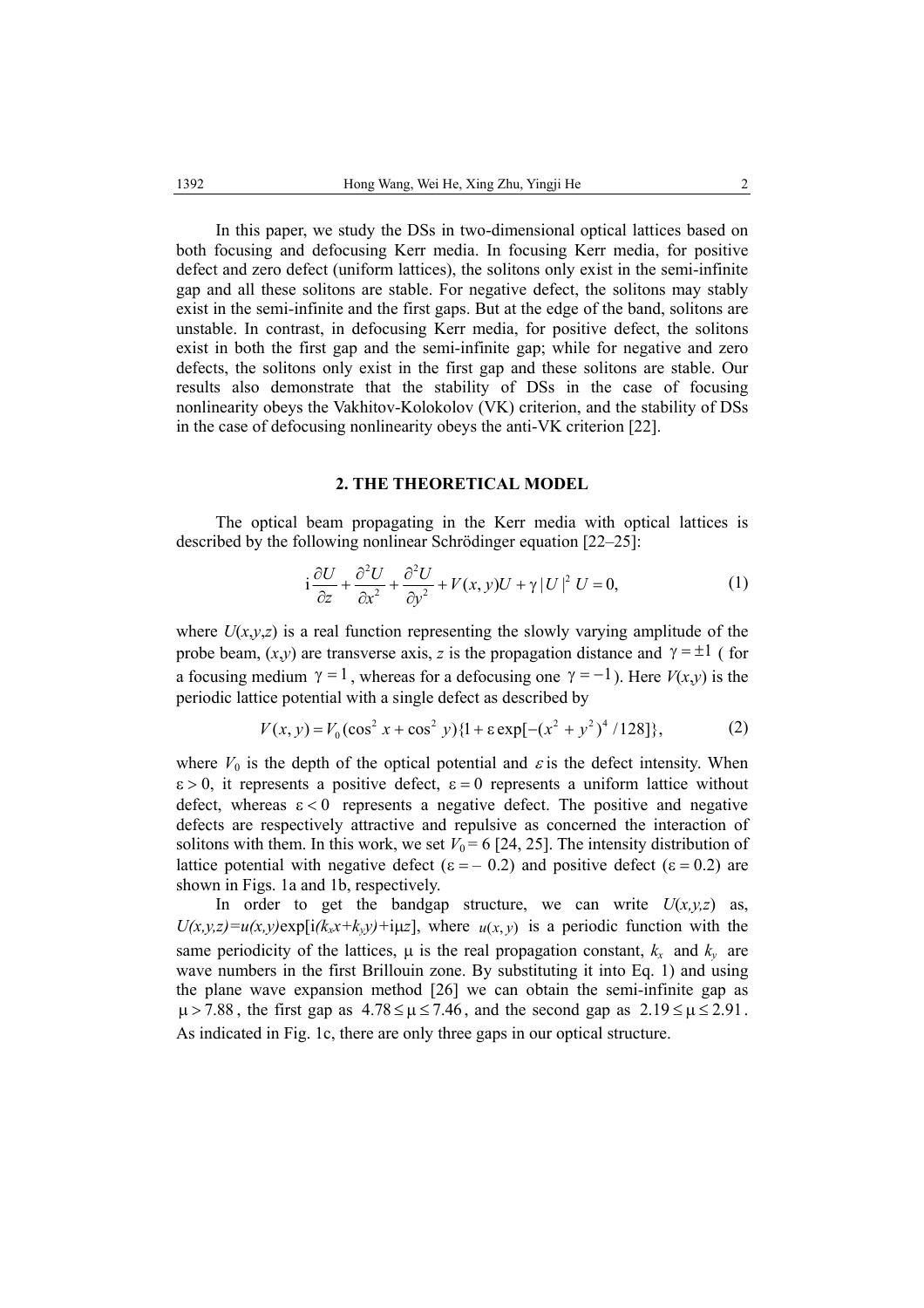

Fig. 1 (Color online) – a) The lattice potential with a negative defect at the center  $\varepsilon = -0.2$ ; b)  $\varepsilon = 0.2$ ; c) bandgap structure of the optical potential (blue shaded regions are Bloch bands).

The soliton solutions of Eq. (1) are sought in the form of  $U(x, y, z) = u(x, y) \exp(i\mu z)$ , where  $u(x, y)$  is a real-valued function. By substituting this expression to Eq. (1) we get the following equation:

$$
\frac{\partial^2 u}{\partial x^2} + \frac{\partial^2 u}{\partial y^2} + V u + \gamma |u|^2 u = \mu u \ . \tag{3}
$$

There are several methods to solve this equation; here the modified squaredoperator iteration method (MSOM) is used to numerically solve the equation, see Ref. [25].

To study the stability of defect solitons, we perturb them as

$$
U(x, y, z) = {u(x, y) + [v(x, y) - w(x, y)]exp(\lambda z) + [v(x, y) + w(x, y)]^* \cdot \exp(\lambda^* z)}exp(i\mu z),
$$
\n(4)

where the superscript "\*" represents the complex conjugation, and  $v, w \ll 1$ . Substituting these perturbations into Eq. (1) and linearizing it, we can get the following linear eigenvalue problem

$$
L\begin{pmatrix} v \\ w \end{pmatrix} = -i\lambda \begin{pmatrix} v \\ w \end{pmatrix},
$$
 (5)

where  $I = \begin{bmatrix} 0 & L_0 \\ 0 & L_0 \end{bmatrix}$ 1 0 0  $L = \begin{pmatrix} 0 & L_0 \\ L_1 & 0 \end{pmatrix}$ ,  $L_0 = -(\frac{\partial^2}{\partial x^2} + \frac{\partial^2}{\partial y^2}) - V + \mu - \gamma u^2$  $=-(\frac{\partial^2}{\partial x^2}+\frac{\partial^2}{\partial y^2})-V+\mu-\gamma u^2, \ \ L_1=-(\frac{\partial^2}{\partial x^2}+\frac{\partial^2}{\partial y^2})-V+\mu-3\gamma u^2,$ 

and  $\lambda$  is the eigenvalue. The growth rate Re  $(\lambda)$  can be solved by a numerical method called the original operator iteration method (OOM) [27]. If there exists an eigenvalue  $\lambda$  with Re ( $\lambda$ ) > 0, the defect solitons are linearly unstable, otherwise, the solitons are linearly stable. The power of solitons defined by  $P = \int_{-\infty}^{+\infty} \int_{-\infty}^{+\infty} |u|^2 dxdy$  is conserved upon propagation. We also add a white noise (10% of the initial soliton profiles) in order to simulate the propagation of perturbed solitons.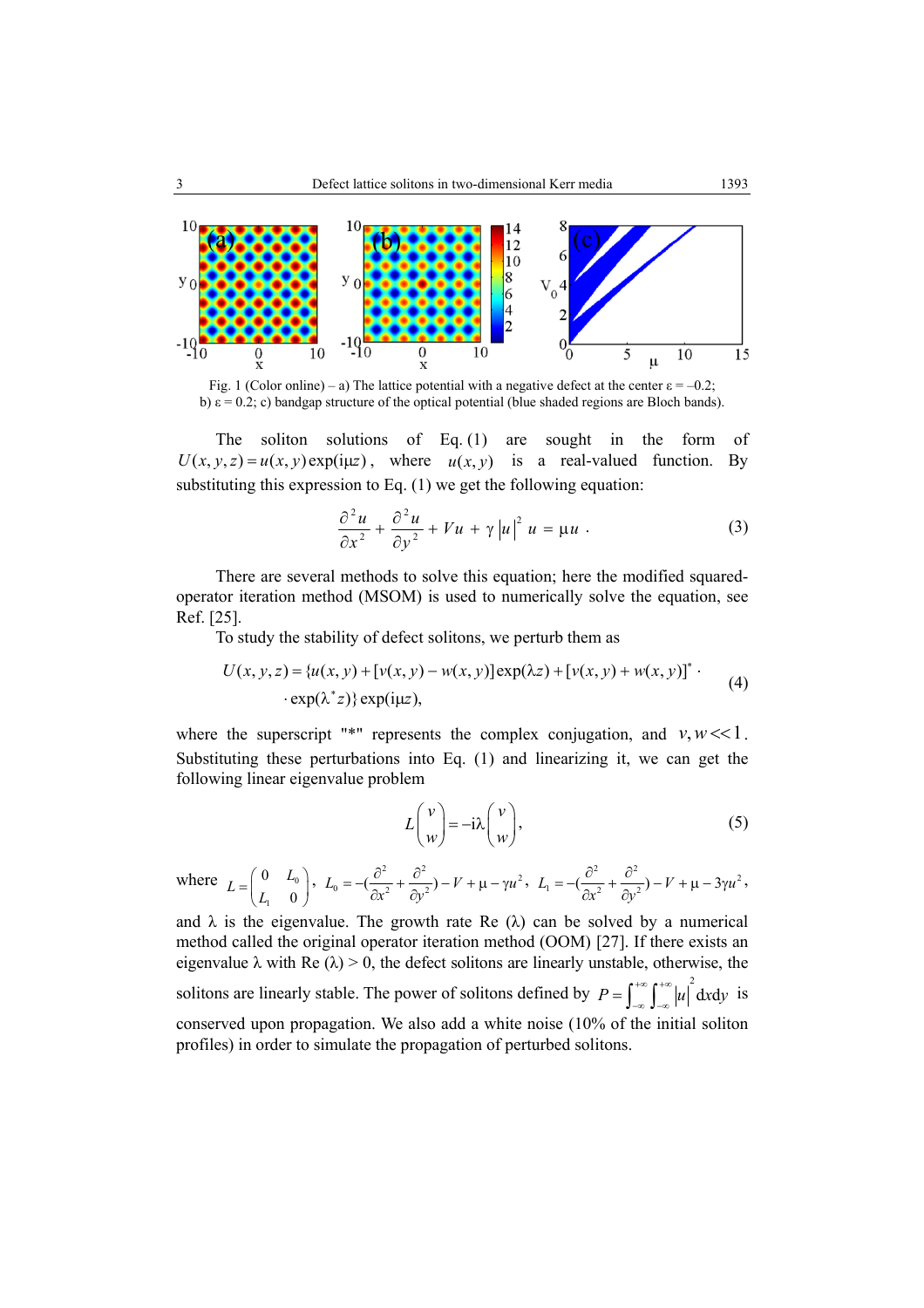# **3. NUMERICAL RESULTS**

#### 3.1. THE DEFECT SOLITONS IN FOCUSING KERR MEDIA

First, we consider the uniform lattice ( $\varepsilon = 0$ , i.e., without any defect in the lattice). The solitons only exist in the semi-infinite gap. The soliton power *P versus* the propagation constant  $\mu$  is plotted in Fig. 2a. As shown in the figure, the power  $P$ monotonously increases with the growth of  $\mu$ . In uniform lattices, the solitons are stable in the semi-infinite gap. We numerically solve the Eq. (5), and find that the real part of perturbation growth rate Re  $(\lambda)$  is always zero. As a typical example, we choose  $\mu = 10$  [point A in Fig. 2a] to simulate the propagation of the soliton. From Figs. 3a–3c, we can find that the soliton is trapped in one cell of the lattice and can be stable in propagation.



Fig. 2 (Color online) – a) The power of DSs *versus* propagation constant in focusing media (blue shaded regions are Bloch bands); b) the real part of perturbation growth rate for the unstable DS when  $\varepsilon = -0.2$ .

Next, we take  $\epsilon = 0.2$  as a typical positive defect of the lattice in order to study DSs. The DSs' power versus the propagation constant  $\mu$  is plotted in Fig. 2a. The solitons only exist in the semi-infinite gap, a feature which is similar to that occurring in the case of DSs in the saturated nonlinear media [18]. Compared with the power curve of solitons in uniform lattice, the power of positive DSs is smaller than that in the case of uniform lattice for certain propagation constant. And the DSs in positive defect lattices are stable too. Accordingly, we also get that the real part of perturbation growth rate is zero. Fig. 3d shows the profile of DS for  $\mu = 11$ [point B in Fig. 2a], and Figs. 3e and 3f are the profiles of DS at *z* = 100 and  $z = 200$ , respectively. Apparently, the solitons in the case of positive defects can keep their profiles during propagation. Note that in this case the region of the stable DSs is larger than that of stable DSs in saturated nonlinear media [18].

Finally, we take  $\varepsilon = -0.2$  as a typical case of negative defect in order to study DSs. Also, we plot the DSs' power in Fig. 2a. In the contrast to the above both cases, when  $\varepsilon = -0.2$ , the stable DSs exist in the regions  $5.86 \le \mu \le 7.44$  and  $\mu \geq 8.1$ , which correspond to in the first gap and the semi-infinite gap, respectively.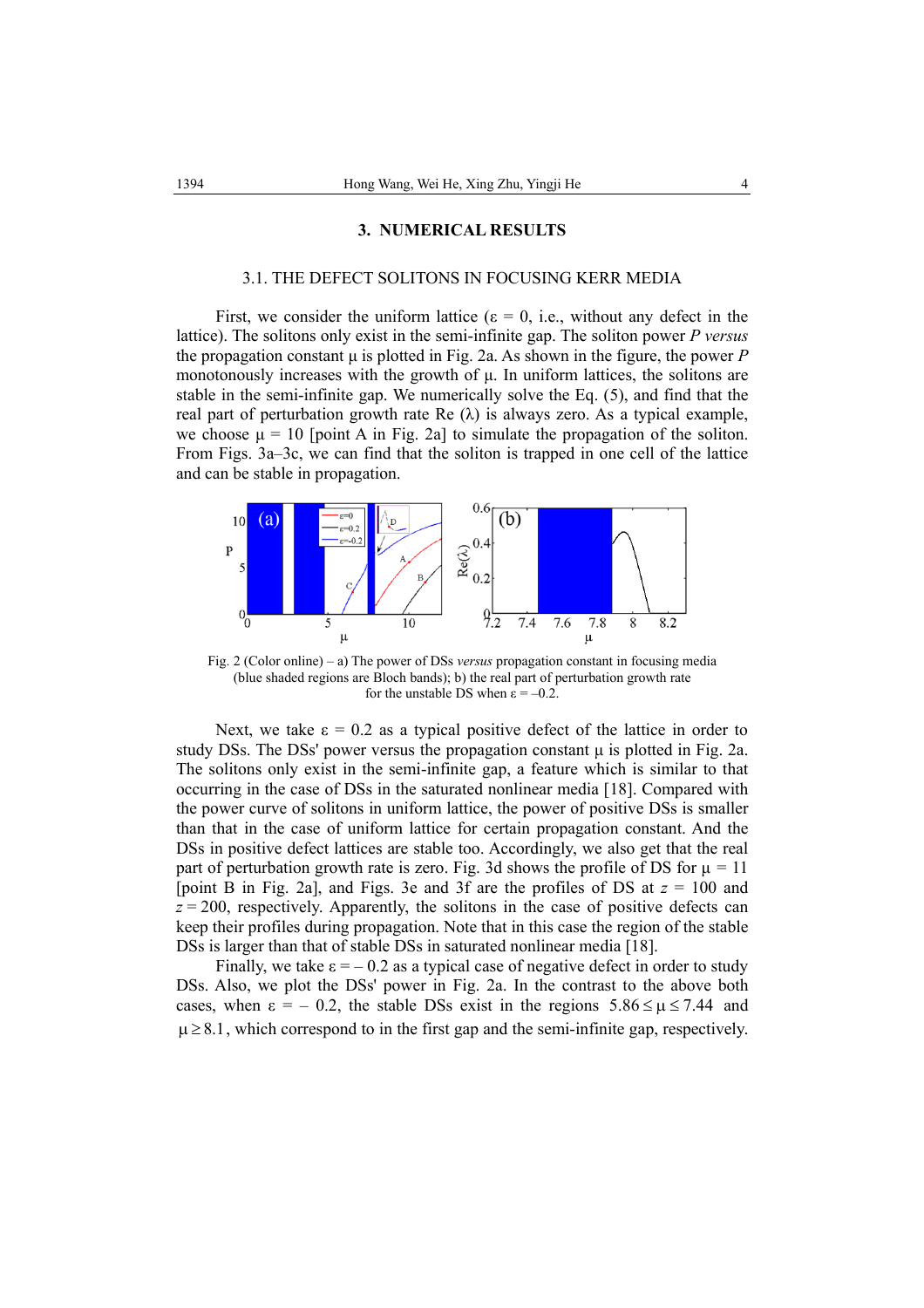Figs. 3g–i show the evolution of the stable DS for  $\mu = 6.5$  (point C in Fig. 2a) in the first gap. As shown in the Figs. 3g–i, the stable DS carrying lower power occupies more lattices besides the center lattice. However, In the region  $7.90 \le \mu < 8.10$ , *i.e.*, near the edge of the band, the DSs are unstable, and the dependence of the soliton power on  $\mu$  has a turning point, i.e., the soliton power does not increase with the growth of the propagation constant, as shown by the curve of power versus propagation constant in the inserted figure of the Fig. 2a. This result is similar to the defect solitons in the saturated nonlinear media [18]. The real part of the perturbation growth rate Re  $(\lambda) > 0$  for unstable DSs is shown in Fig. 2b, and this result is in accordance with the VK criterion. Figs. 3j–3l are the profiles of DS for  $\mu = 8$  (point D in Fig. 2a) at  $z = 0$ ,  $z = 20$  and  $z = 40$ , respectively. The unstable DS gradually spread into many lattice sites and decays eventually.



Fig. 3 (Color online) –a–c) Stable soliton for  $\mu = 10$  (point A in Fig. 2a) when  $\varepsilon = 0$ ; d–f) stable DS for  $\mu$  = 11 (point B in Fig. 2a) when  $\varepsilon$  = 0.2; g-i) stable DS for  $\mu$  = 6.5 (point C in Fig. 2a) when  $\varepsilon = -0.2$ ; j–l) unstable DS for  $\mu = 8$  (point D in Fig. 2a) when  $\varepsilon = -0.2$ .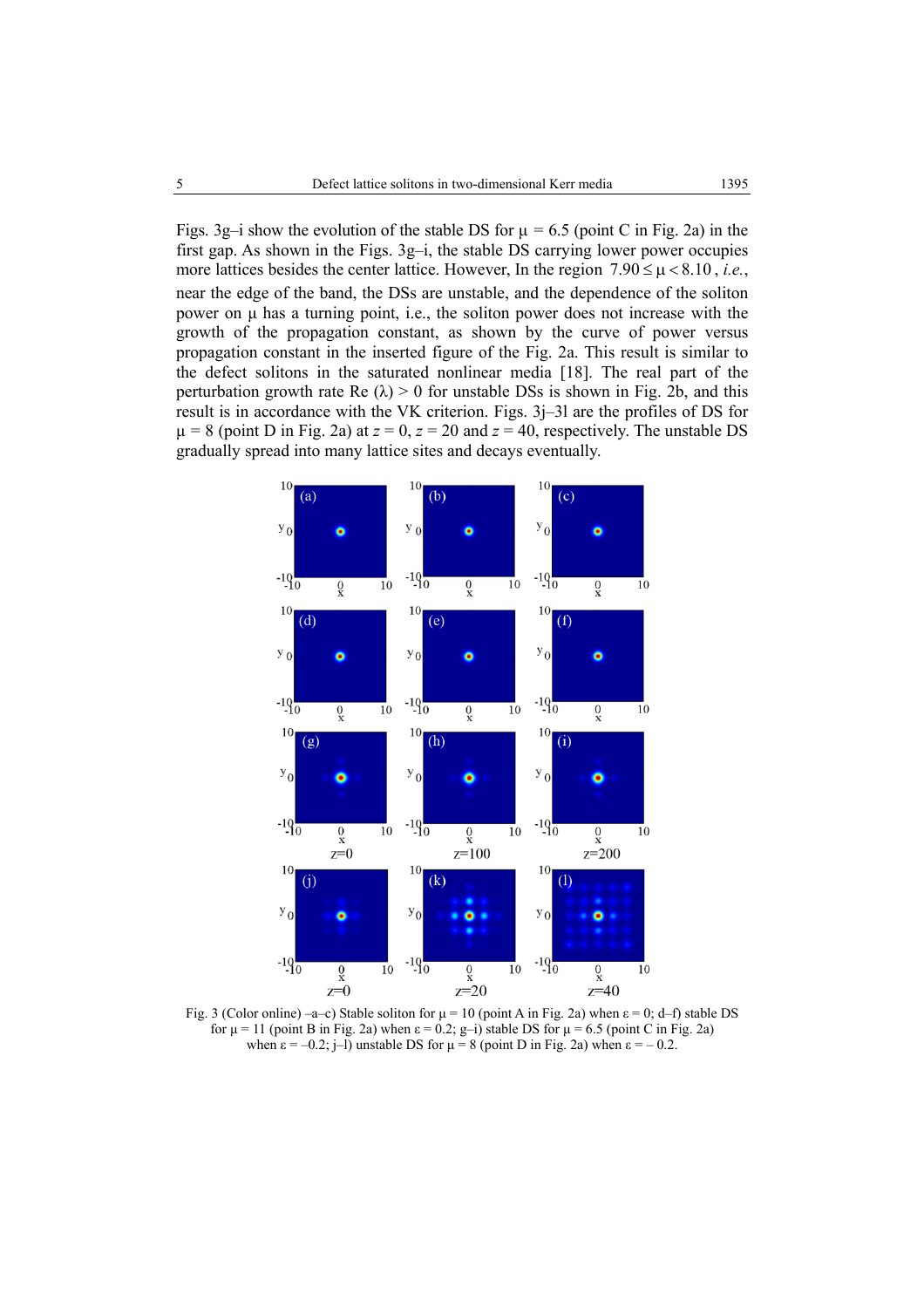### 3.2. THE DEFECT SOLITONS IN DEFOCUSING KERR MEDIA

In the case of defocusing Kerr media we have a different situation: the solitons in uniform lattices and in negative defect lattices both exist in the first gap, but not in the semi-infinite gap. The soliton power *P versus* the propagation constant  $\mu$  is plotted in Fig. 4a. In addition, for the same propagation constant, the soliton powers in the case of positive defect is larger than those in uniform lattices and in the case of negative defect. These properties are in contrast to those corresponding to the focusing case as mentioned above.

For uniform lattices ( $\varepsilon = 0$ ), solitons can exist in the first gap and all these solitons are stable. An example of stable soliton in uniform lattices is showed in Figs. 5a–5c corresponding to point A in Fig. 4a with  $\mu = 6$ .

For negative defect, the DSs only exist in the first gap with  $\varepsilon > -0.3$ . Here, we set  $\varepsilon = -0.2$  to study the properties of DSs. When  $\varepsilon = -0.2$ , the DS exists in the region of  $4.88 \le \mu \le 5.82$  locating at the first gap, and the DSs are all stable. We take  $\mu$  = 5.5 (point B in Fig. 4a) as an example to simulate the propagation of DS. Figs. 5d–5f are the profiles at  $z = 0$ ,  $z = 100$ , and  $z = 200$ , respectively. Obviously, the DS is stable upon propagation.



Fig. 4 (Color online) – a) The power of DSs *versus* propagation constant in defocusing media (blue shaded regions are Bloch bands – defocusing case); b) the real part of perturbation growth rate  $\lambda$  for the unstable DS when  $ε = 0.2$ .

For positive defect case, solitons exist in both the first gap and the semiinfinite gap. When  $\epsilon = 0.2$ , the DS stably exists in the regions of  $4.9 \le \mu \le 7.4$  (in the first gap) and  $7.9 \le \mu \le 9.6$  (in the semi-infinite gap). Figs. 5g–5i show the evolution of a stable DS for  $\mu = 9$  (point C in Fig. 4a). The DS can maintain its profile in propagation. But at the edge of the first gap,  $7.13 \le \mu \le 7.41$ , the solitons are unstable and accordingly, we see that one turning point of power versus propagation constant appears, which is similar to the focusing case where solitons exist at the edge of the semi-infinite gap (Fig. 2a). We also numerically calculate the real part of perturbation growth rate Re  $\lambda > 0$  for the unstable region as shown in Fig. 4b; here the stability obeys the anti-VK criterion [22]. This can be explained as follows: the defocusing medium can defocus light and the defocusing capacity increases with the growth of the light intensity, *i.e.*, the light interaction with the nonlinear medium is contrary to the above focusing case. For the unstable case, we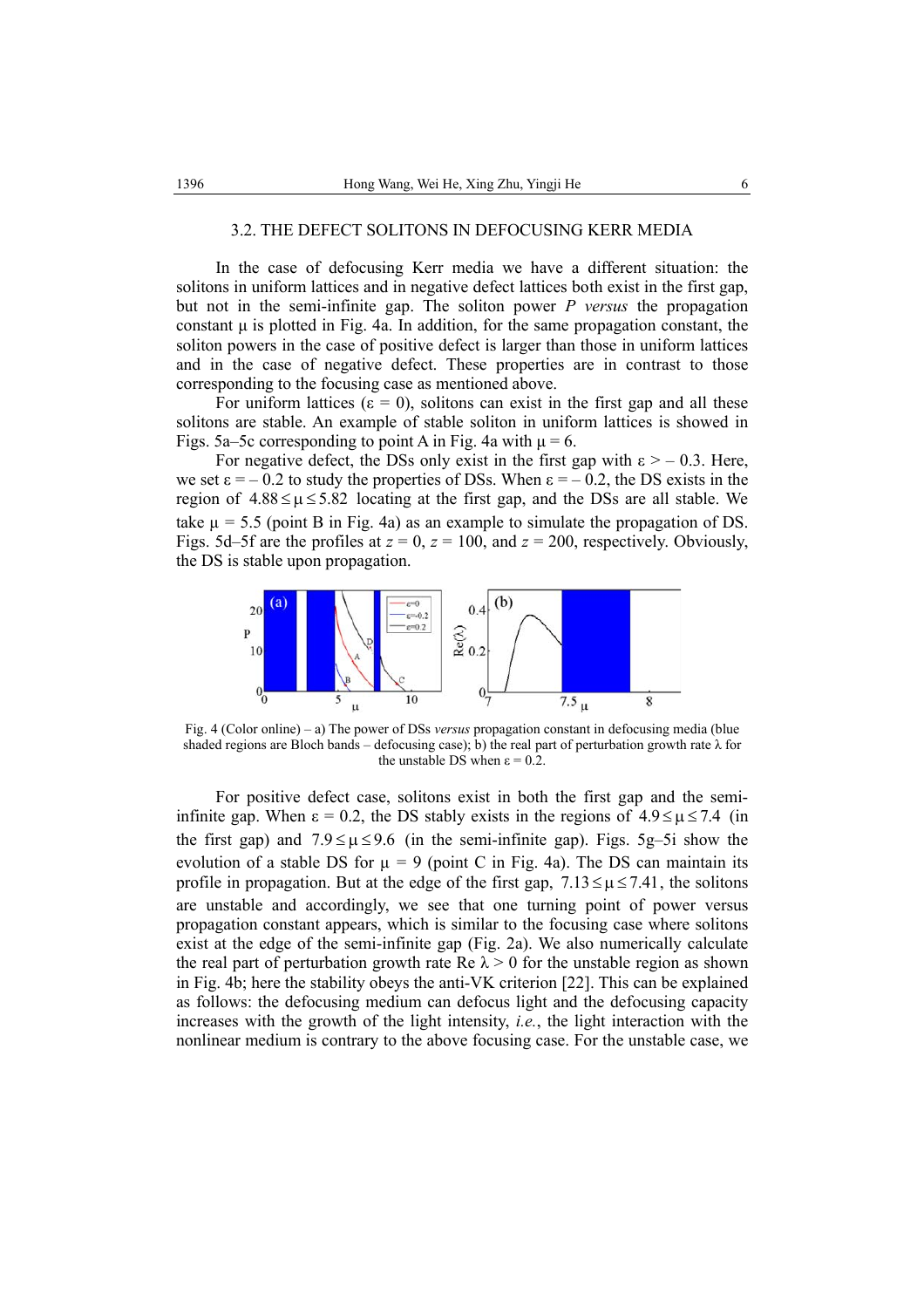take  $\mu$  = 7.2 (point D in Fig. 4a) to simulate soliton propagation, as displayed in Figs. 5j–5l. The unstable soliton gradually spreads into the nearby lattices and finally decays.



Fig. 5 (Color online) – a), b) and c) Stable soliton for  $\mu = 6$  (point A in Fig. 4a) when  $\varepsilon = 0$ ; d), e) and f) stable DS for  $\mu = 5.5$  (point B in Fig. 4a) when  $\varepsilon = -0.2$ ; g), h) and i) stable DS for  $\mu = 9$  (point C in Fig. 4a) when  $\varepsilon = 0.2$ ; j), k) and l) unstable DS for  $\mu = 7.2$  (point D in Fig. 4a) when  $\varepsilon = 0$ .

# **4. CONCLUSIONS**

We have studied the defect solitons in optical lattices based on both focusing and defocusing Kerr media. We revealed the stable regions of the defect solitons for different lattice defects in both the focusing and defocusing Kerr media. In focusing media, for negative defect, the defect solitons can exist in both the semiinfinite gap and in the first gap. In the semi-infinite gap, near the Bloch band, the defect solitons are unstable. In the first gap, defect solitons are stable. For the case of positive defect, solitons only exist in the semi-infinite gap and they are stable. In defocusing media, for the case of positive defect, such solitons can exist in both the first gap and the semi-infinite gap. In the first gap, at the edge of the Bloch band, defect solitons are unstable. In the semi-infinite gap, defect solitons are stable. For the case of the negative defect, such solitons only exist in the first gap, and they can be stable. Some of the results reported in this work are different from those